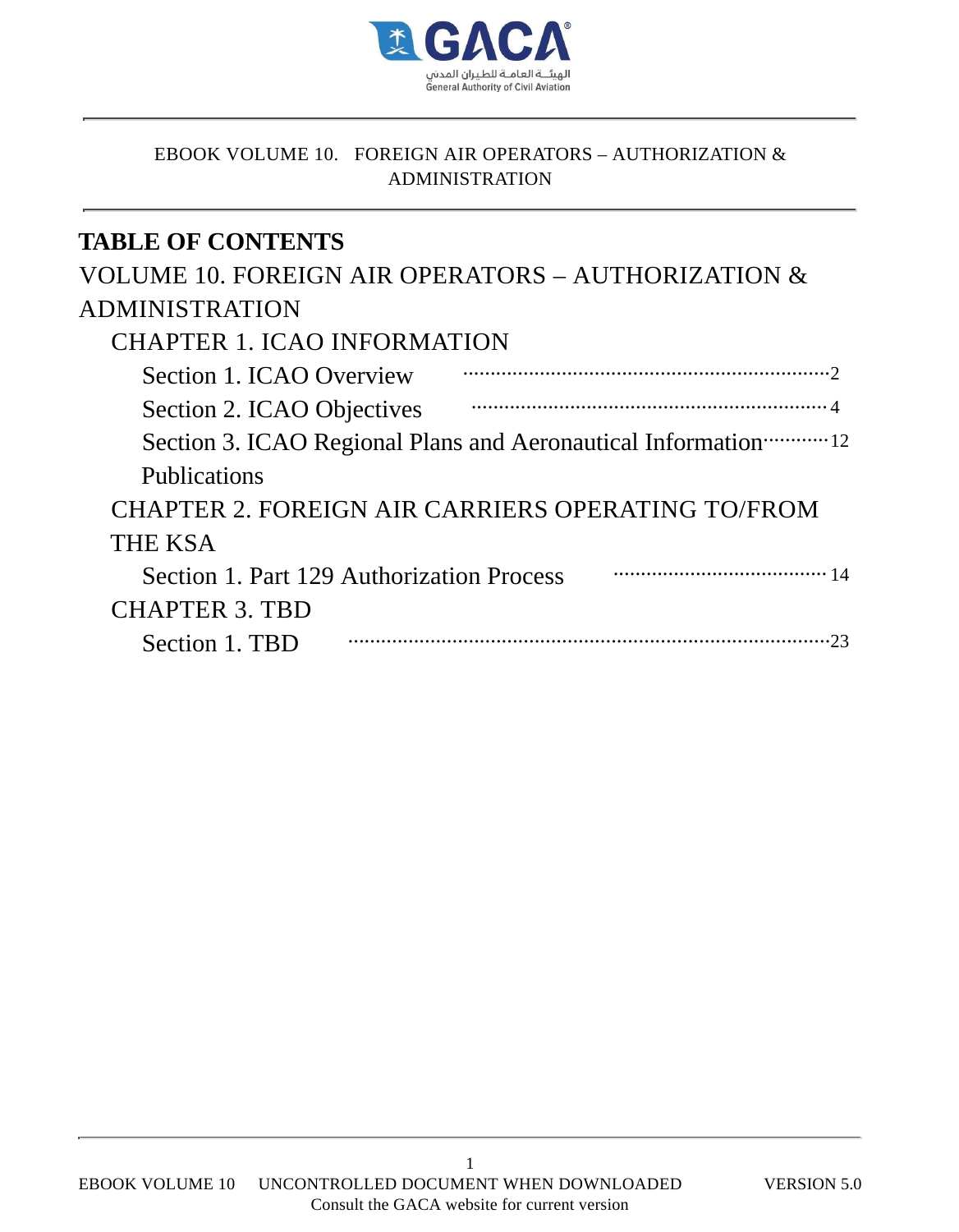

# **VOLUME 10. FOREIGN AIR OPERATORS – AUTHORIZATION & ADMINISTRATION**

## **CHAPTER 1. ICAO INFORMATION**

### **Section 1. ICAO Overview**

#### **10.1.1.1. GENERAL**.

**A**. This chapter is an overview of the International Civil Aviation Organization (ICAO), including its objectives, responsibilities, and influence on international civil aviation. Additional information on this organization may be found in Volume 5, Chapter 1, as it relates specifically to air navigation.

**B**. The requirements to comply with international aviation rules are not always apparent. For example, operators conducting flights between the Kingdom of Saudi Arabia (KSA) and Oman and helicopter operators going to or from offshore helicopter platforms in international waters must comply with international aviation rules. Therefore, aviation safety inspectors (Inspectors) responsible for operators involved in international activity must be familiar with the content and details of ICAO Standards and Recommended Practices.

#### **10.1.1.3. THE CHICAGO CONVENTION**.

**A**. The Convention on International Civil Aviation, also known as the Chicago Convention, was signed at Chicago on 7 December 1944 and came into force on 4 April 1947. The Chicago Convention superseded the Conventions relating to the Regulation of Aerial Navigation (or Paris Convention) signed at Paris on 13 October 1919 and the Pan American Convention on Commercial Aviation (or Havana Convention), signed at Havana on 20 February 1928. It contained the basic principles and arrangements in order that international civil aviation could be developed in a safe and orderly manner, and that international air transport services would be established on the basis of equality of opportunity and operated soundly and economically. The Chicago Convention also established the ICAO.

**B**. Article 37 of the Chicago Convention requested that, in implementing the international standards and recommended practices and procedures adopted by ICAO, each Contracting State would undertake to collaborate in securing the highest practicable degree of uniformity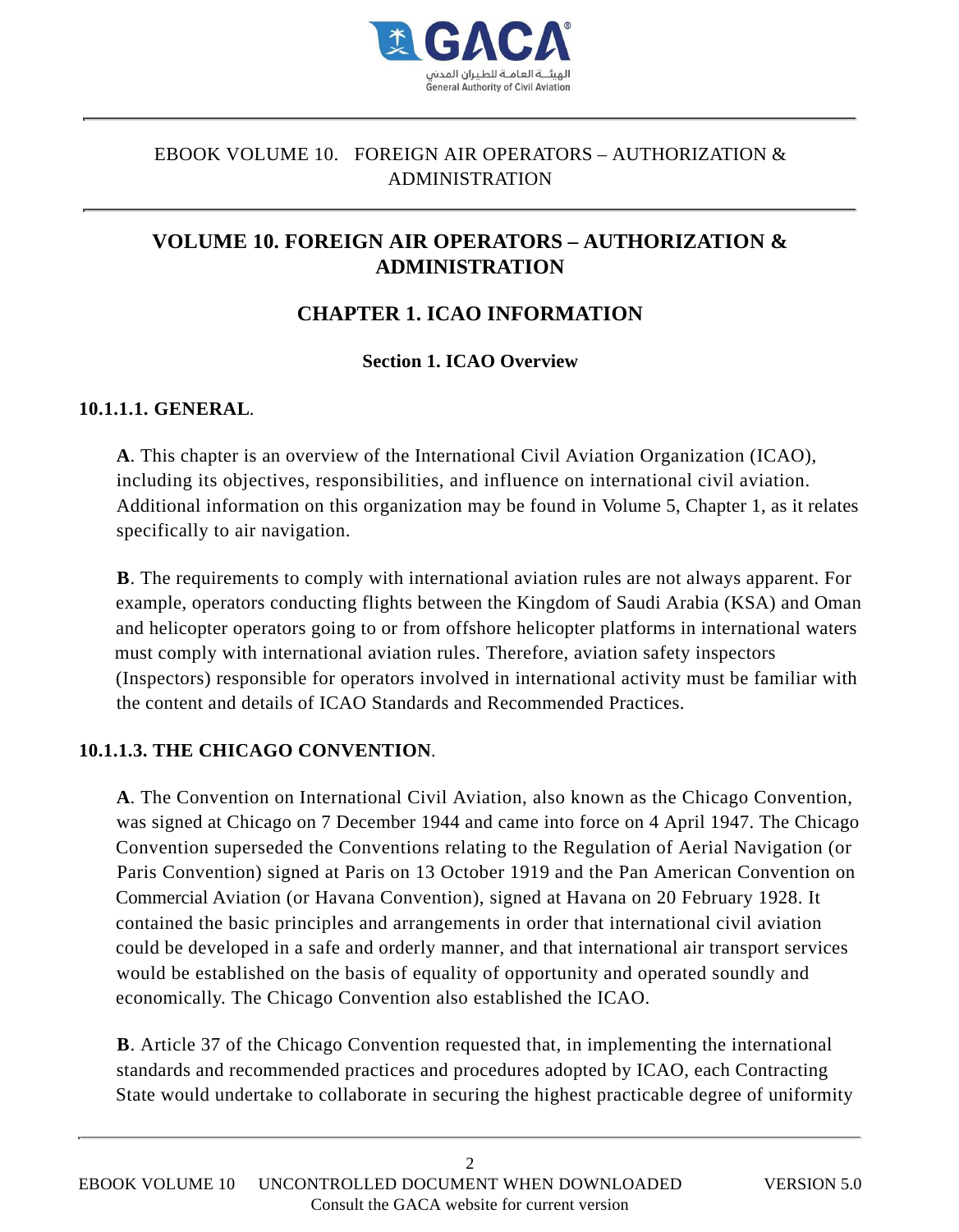

in regulations, standards, procedures, and organization in relation to aircraft, personnel, airways and auxiliary services in all matters in which such uniformity will facilitate and improve air navigation.

**10.1.1.5. KINGDOM OF SAUDI ARABIA (KSA) PARTICIPATION**. The Kingdom of Saudi Arabia signed on to the convention on 19 February 1962. As a very active member of ICAO, the KSA fully supports the organization's goals. Through ICAO, the KSA works to achieve the highest practical, uniform air regulations, standards, and procedures for aircraft, personnel, airways, and aviation services throughout the world. At the same time, the KSA also depends upon ICAO to ensure that navigation facilities, aerodromes, meteorological services, and aeronautical telecommunication services provided by other nations meet international standards.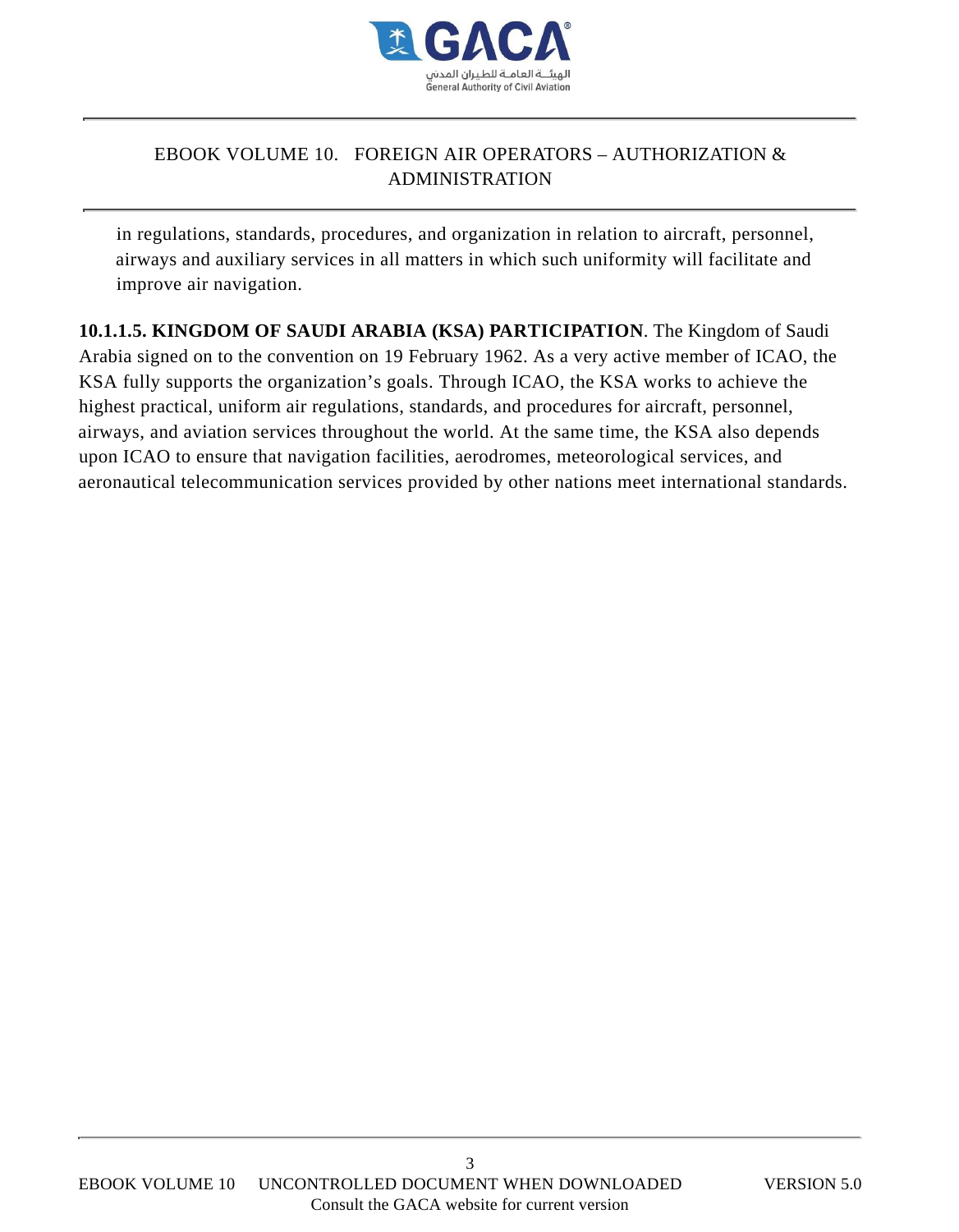

# **VOLUME 10. FOREIGN AIR OPERATORS – AUTHORIZATION & ADMINISTRATION**

# **CHAPTER 1. ICAO INFORMATION**

#### **Section 2. ICAO Objectives**

**10.1.2.1. ICAO OBJECTIVES**. The objectives of the International Civil Aviation Organization (ICAO) are to develop the principles and techniques of international air navigation and to foster the continued development of international air transportation in the following ways:

- Promote safe and orderly growth of civil aviation throughout the world
- Foster the technical arts of aircraft design and operation for peaceful purposes

• Encourage the development of airways, airports, and air navigation facilities for international civil aviation

• Meet the needs of the people of the world for safe, regular, efficient, and economical air transportation

- Prevent economic waste caused by unreasonable competition
- Ensure that the rights of contracting states are fully respected and that every contracting state has an equal opportunity to operate international airlines
- Avoid discrimination among contracting states
- Promote the development of all aspects of international civil aeronautics

**10.1.2.3. OBLIGATIONS OF ICAO MEMBER STATES**. Ratifying the Convention obligated governments (States) to abide by "certain principles and arrangements in order that international civil aviation may be developed in a safe and orderly manner and that international air transport services may be established on the basis of equality of opportunity and operated soundly and economically." Ninety-six articles, created and accepted at the Chicago Convention, established the privileges and obligations of member states. Some of these articles are summarized as follows: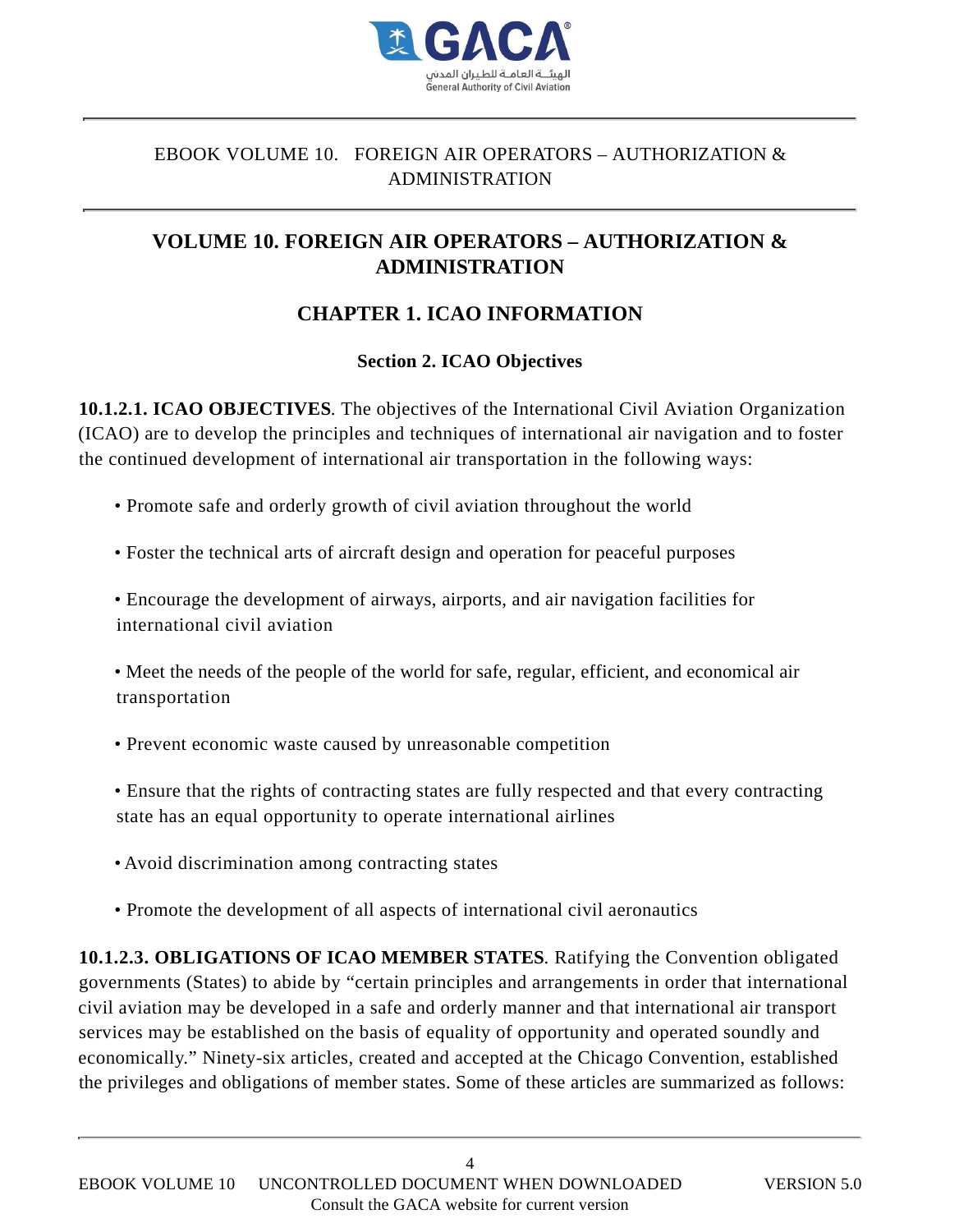

**A**. Contracting states recognize that each state has complete and exclusive sovereignty over the airspace above its territory (*Article 1*).

**B**. The Convention, including the articles and annexes, applies only to civil aircraft, and each state will require their state aircraft to operate with "due regard" for the safety of navigation of civil aircraft (*Article 3*).

**C**. International air navigation laws and regulations of a contracting state relating to the operation and navigation of such aircraft while within its territory, shall apply to the aircraft of all contracting states without distinction to nationality. These laws and regulations shall be complied with by such aircraft while entering, within, or departing from the territory of that state (*Article 11*).

**D**. Each contracting state undertakes to adopt measures to ensure that every aircraft maneuvering over or within its territory, and every aircraft carrying its nationality mark, wherever it operates, shall comply with the rules and regulations of that country relating to the flight and maneuver of aircraft. This article also requires that over the high seas, the rules in force shall be those established under this convention. Each contracting state undertakes to ensure the prosecution of all persons violating the applicable regulations (*Article 12*).

**E**. Each contracting state undertakes not to discriminate in the availability of, or charges for, airports and other air navigation facilities (*Article 15*).

**F**. Each contracting state undertakes to provide in its territory, airports, radio services, meteorological services, and other air navigation facilities to facilitate international air navigation, in accordance with the standards and practices of ICAO (*Article 22*).

**G**. Contracting states undertake to adopt and put into operation appropriate standard systems of communication procedures, codes, markings, signals, lighting, and other operational practices and rules recommended or established by ICAO (*Article 28*).

**H**. Contracting states recognize the validity of Certificates of Airworthiness and Licenses of Competency issued by other contracting states, when issued under conditions which comply with ICAO Standards (*Article 33*).

**I**. Contracting states should collaborate in securing the highest practicable degree of uniformity in regulations, standards, procedures, and organization in relation to aircraft,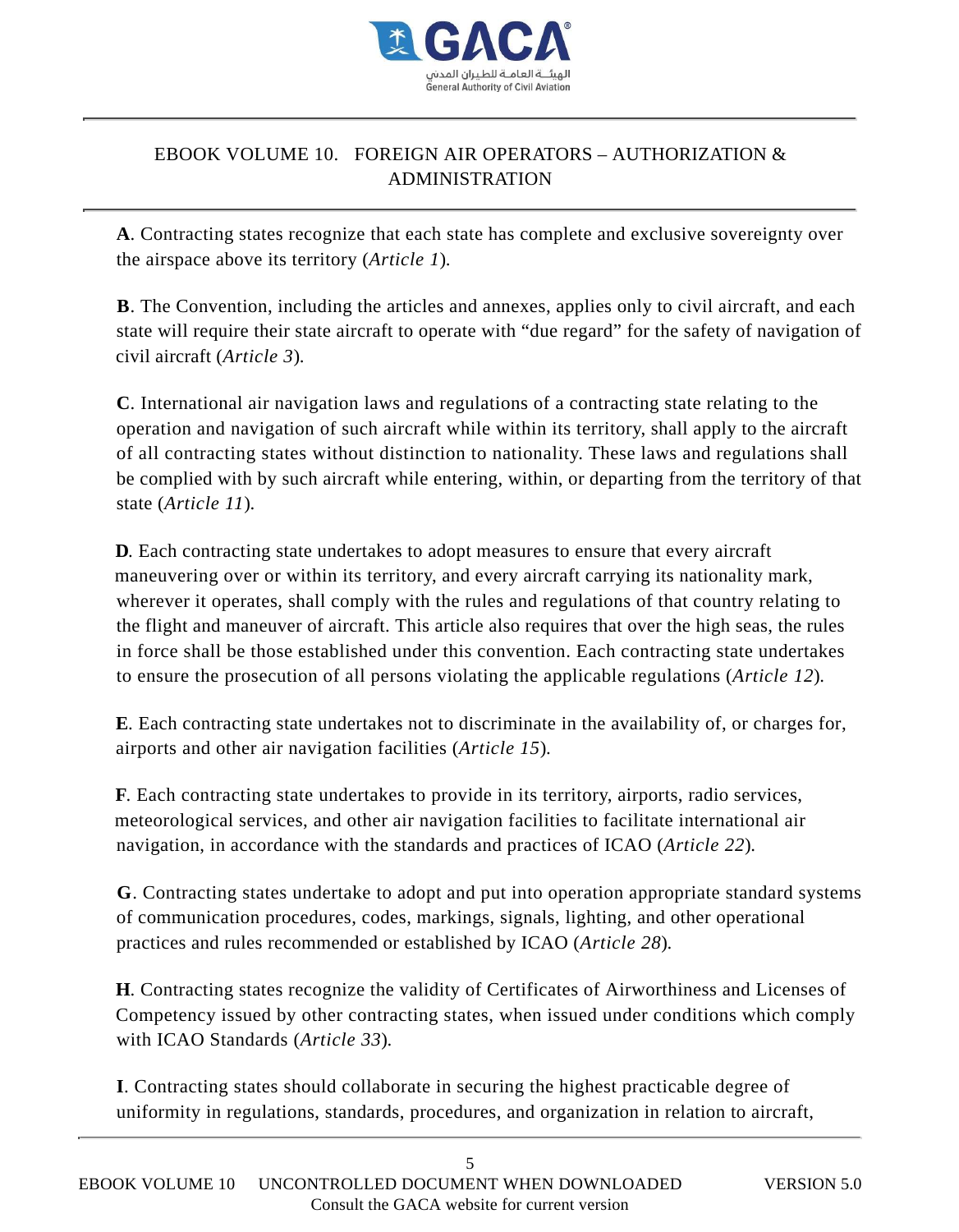

personnel, airways, and auxiliary services in all matters when uniformity will facilitate and improve air navigation (*Article 37*).

**J**. Each contracting state undertakes to immediately notify ICAO of any differences between national regulations and any ICAO Standards (*Article 38*).

**10.1.2.5. ORGANIZATIONAL STRUCTURE**. ICAO is recognized by the United Nations as a specialized agency for international civil aviation. An agreement between these organizations is designed to ensure an efficient working relationship and a mutual recognition of their respective roles. ICAO is not subordinate to, and does not receive any line-of-command authority from, the United Nations.

**A. Assembly**. The Assembly is the sovereign body of ICAO. It meets every 3 years for a detailed review of the organization's technical, economic, legal, and technical assistance programs, and offers guidance concerning the future work of other ICAO bodies. Each nation has one vote in the assembly and, unless the convention provides otherwise, a majority rules. In 2007, there were 190 ICAO member nations and, therefore, 190 assembly votes.

**B. Council**. The Council is composed of elected representatives from 33 member states. It investigates situations that might create obstacles to international air navigation, and takes action as necessary to protect global air safety and order. When required, it also serves as an arbiter between member states on aviation matters.

**C. Air Navigation Commission**. The Air Navigation Commission is composed of 15 individuals; each considered an expert in a technical field of aviation. This group is concerned with the development of ICAO Standards and Recommended Practices.

**D. Air Transport Committee**. The Air Transport Committee's prime concern is for economic matters relating to airports, route facilities, and air carrier tariffs. This information is used to promote fair and equal opportunities for all international carriers.

**E. Joint Support Committee**. The Joint Support Committee provides for financial arrangements for certain air facilities or services when member states have inadequate resources. Most funding comes from direct user charges to air carriers. This committee studies air service problems and makes suitable arrangements between user and provider states.

**F. Legal Committee**. The Legal Committee interprets questions on the Chicago Convention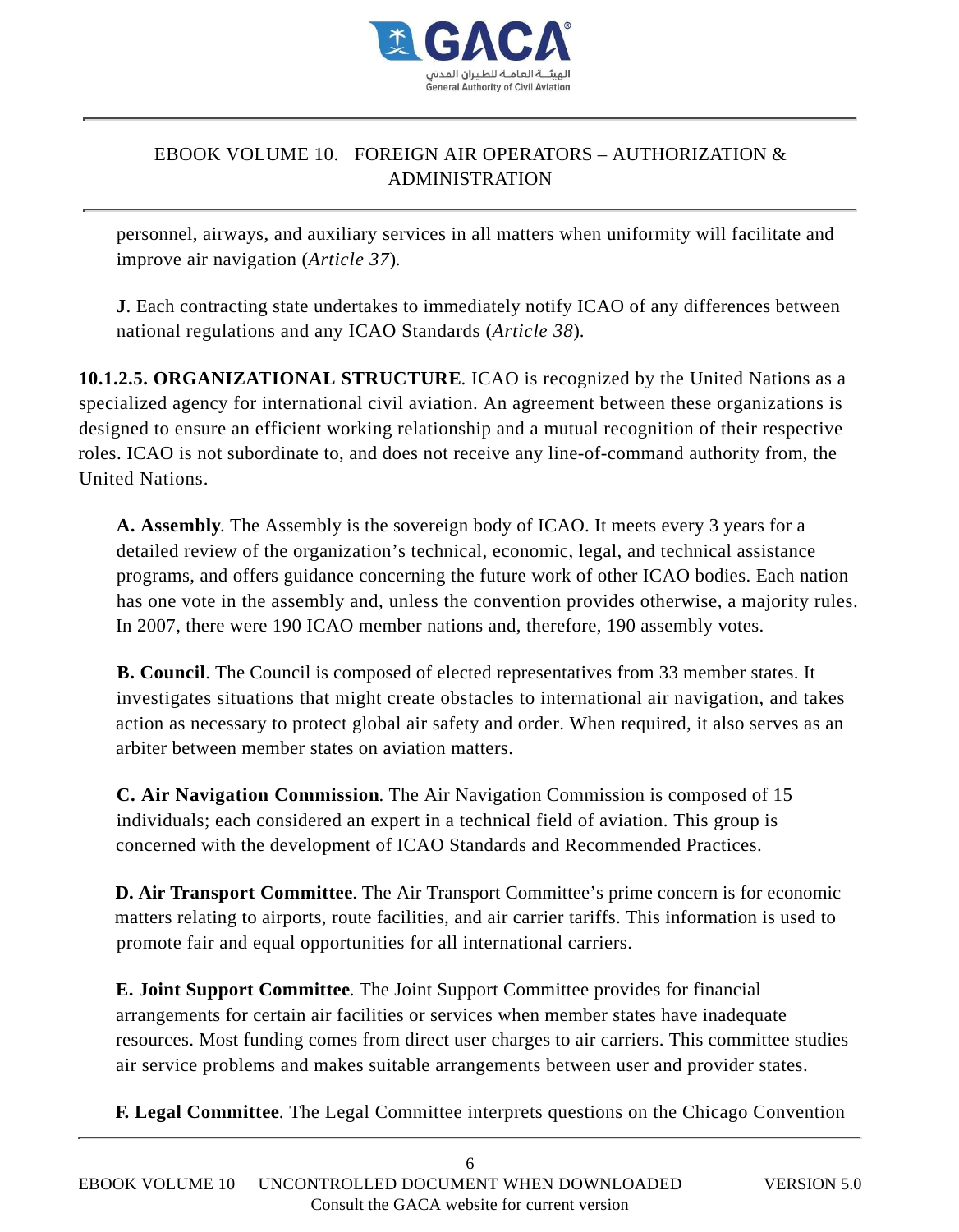

and public and private law. Some of its main concerns include hijackings and other acts of air terrorism, air carrier liability, and jurisdiction over offenses on international flights.

**G. Unlawful Interference with International Civil Aviation**. The Committee on Unlawful Interference with International Civil Aviation and its Facilities assists and advises the council on all activities relating to aviation security.

**H. Secretariat**. The Secretariat headed by a council appointed Secretary General provides for ICAO's daily administrative needs. The most demanding job is its foreign language service. Other areas include the preparation of documentation for meetings and special studies.

### **10.1.2.7. ICAO PUBLICATIONS**.

**A. The ICAO Bulletin**. This document is published 12 times annually and contains a digest of ICAO meetings and activities for the previous period. Semiannually, it contains a table showing the status of all ICAO publications involving air navigation.

**B. Final Reports of Meetings**. The final reports of divisional, regional and panel meetings include the proceedings and recommendations of each meeting. These recommendations are not effective until reviewed by the Air Navigation Commission or another appropriate committee, and approved by the Council. Approved recommendations are separately referred to the affected states for implementation.

**C. Annexes to the Convention**. Standards and Recommended Practices of ICAO are designated as "Annexes" to the Convention and are published separately for each technical field after adoption by the Council.

**D. Procedures for Air Navigation Services (PANS)**. The uniform application of certain operating procedures is necessary for safe and efficient air navigation. Operating procedures covering aircraft operations, construction of visual and instrument flight procedures, ICAO abbreviations and codes, rules of the air, and air traffic services have been adopted by ICAO. They are kept up to date by action at divisional and panel meetings. Some of these procedures, services, and rules are requirements that have been incorporated in the Annexes. Additional requirements will become a part of the Annexes as they mature.

**E. Supplementary Procedures**. Certain procedures apply only in specific regions and those are published as Supplementary Procedures. A Supplementary Procedure can explain and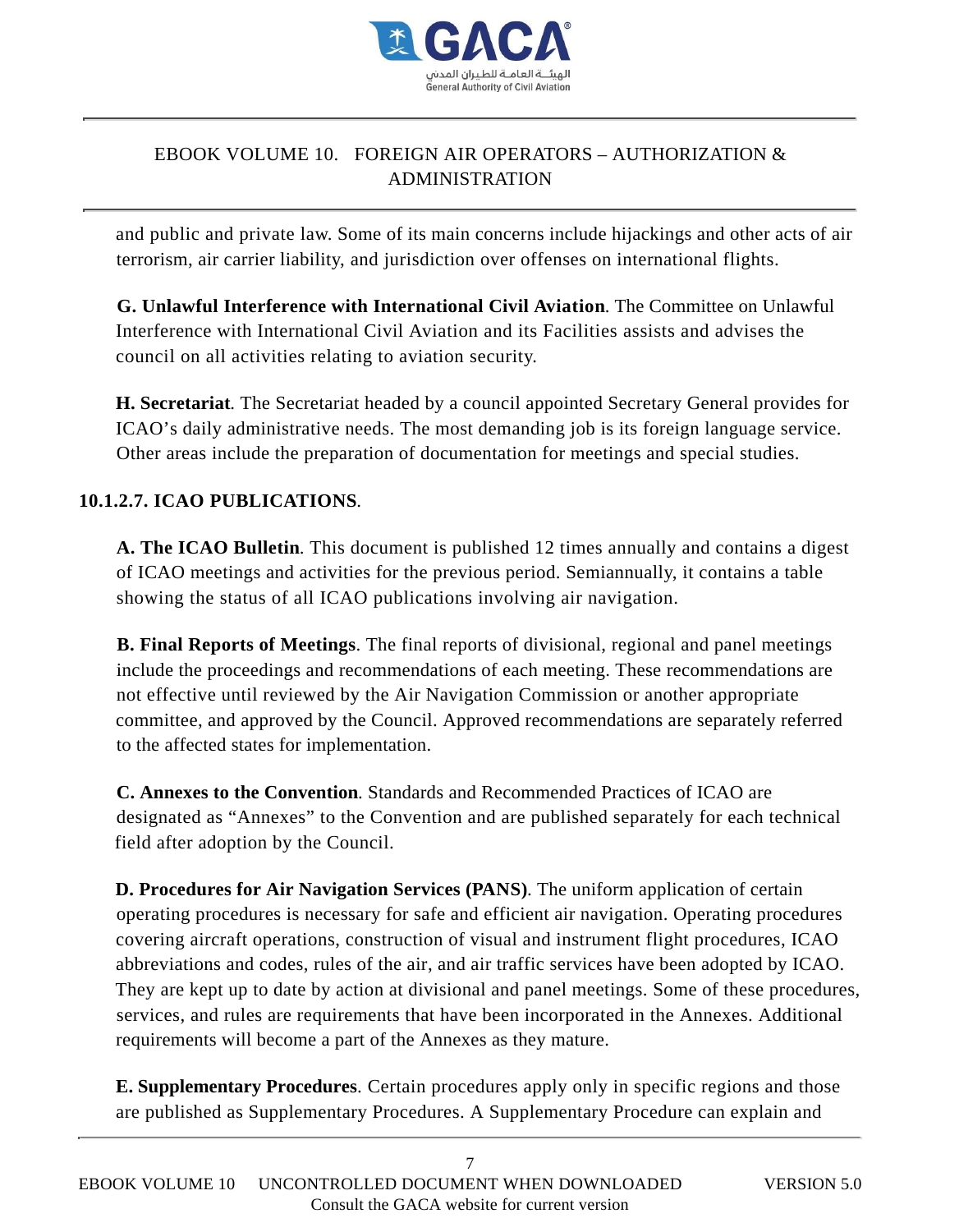

amplify, but cannot conflict with international standards. For convenience, all Regional Supplementary Procedures have been included in a single document and similar procedures applicable to two or more regions are grouped together.

**F. Field Manuals**. These manuals have no formal status by themselves but derive their status from the International Standards, Recommended Practices, and PANS from which they are compiled. They are prepared primarily for the use of personnel engaged in operations in the field. The most extensive manual is on training.

**G. ICAO Circulars**. ICAO Circulars are issued by the Secretary General to make specialized information available to contracting states. They are not adopted or approved by the Council. They include studies of statistics, summaries of treaties or agreements, analyses of technical documents, and studies of technical subjects.

**H. Publications**. The publications discussed in this paragraph and other publications published and distributed by ICAO are available at the following address:

Public Information Office International Civil Aviation Organization 1000 Sherbrooke Street West, Suite 400 Montreal, Quebec Canada H3A 2R2

#### **10.1.2.9. ANNEXES TO THE CONVENTION**.

**A**. Since ICAO was created, a main technical feature of the organization has been the achievement of standardization in the operation of safe, regular, and efficient air services. This has resulted in high levels of reliability in the many areas that collectively shape international civil aviation, particularly with respect to aircraft, the crews that operate them, and the ground-based facilities and services.

**B**. Standardization has been achieved through the creation, adoption, and amendment of Annexes to the Convention on International Civil Aviation, identified as International Standards and Recommended Practices. Standards are directives which ICAO members agree to follow. If a member has a standard different from an ICAO Standard, that member must notify ICAO of the difference. Recommended Practices are desirable practices but not essential. The basic criterion for deciding whether a particular issue should be a Standard is an affirmative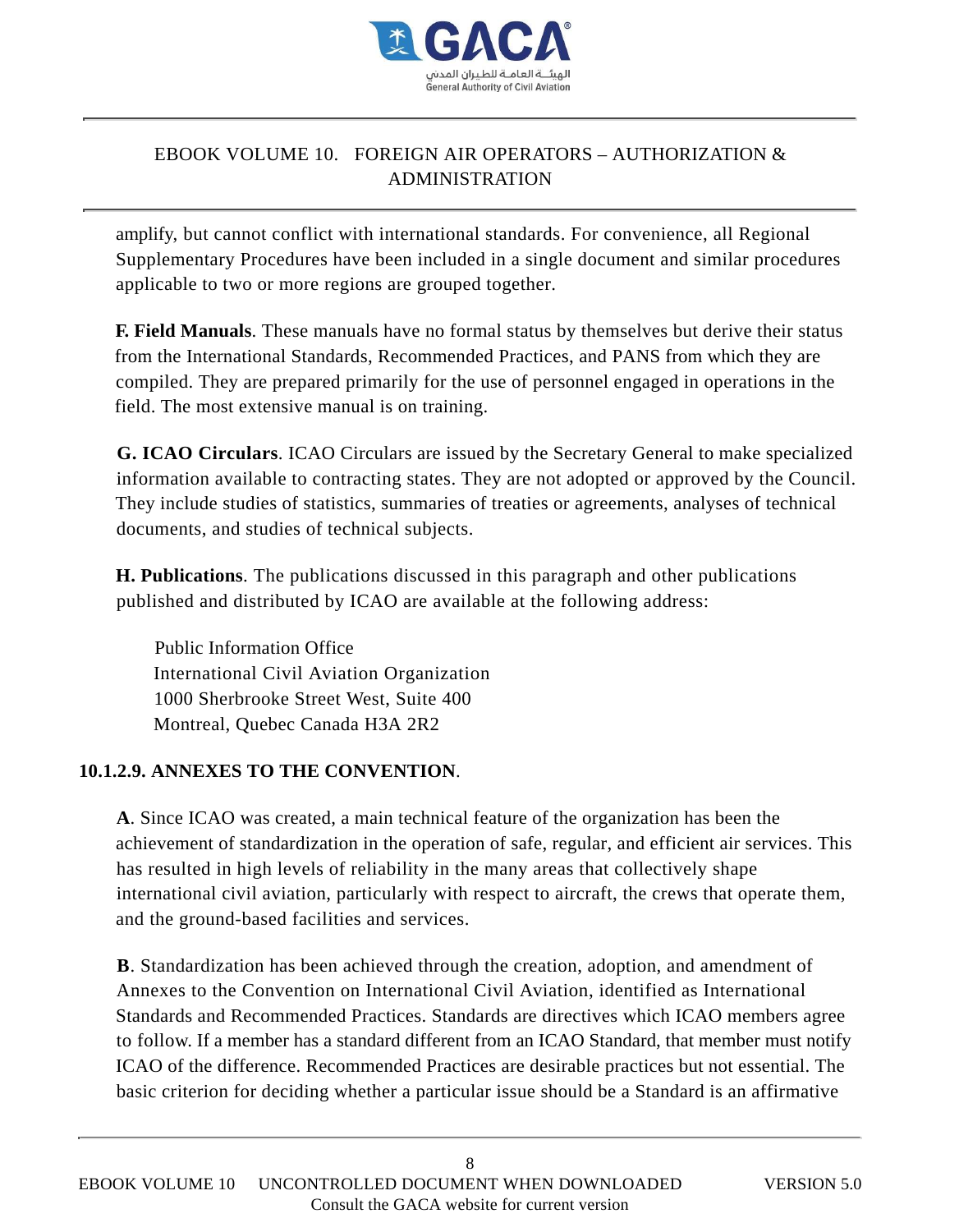

answer to the question, "Is uniform application by all contracting States essential?" The applicability of a Standard may be subject to certain conditions relating to such areas as terrain, traffic density, stages of flight, and climate. A Standard should, however, be applied equally by any contracting state where those specified conditions are encountered, unless the contracting state notifies ICAO of a difference.

**C**. ICAO Annexes contain the Standards and Recommended Practices that have been adopted through international agreement. The 18 Annexes are described as follows:

1) *Annex 1*, Personnel Licensing, provides information on licensing of flight crews, air traffic controllers, and aircraft maintenance personnel.

2) *Annex 2*, Rules of the Air, contains rules relating to conducting visual and instrument flight.

3) *Annex 3*, Meteorological Service for International Air Navigation, provides for meteorological services for international air navigation and reporting of meteorological observations from aircraft.

4) *Annex 4*, Aeronautical Charts, contains specifications for aeronautical charts used in international aviation.

5) *Annex 5*, Measurement Units Used in Air and Ground Operations, lists dimensional systems to be used in air and ground operations.

6) *Annex 6*, Operation of Aircraft, enumerates specifications which ensure a level of safety above a prescribed minimum in similar operations throughout the world. The three parts of this Annex are as follows:

- Part I—International Commercial Air Transport-Airplanes
- Part II—International General Aviation-Airplanes
- Part III—International Operations-Helicopters

7) *Annex 7*, Aircraft Nationality and Registration Marks, specifies requirements for registration and identification of aircraft.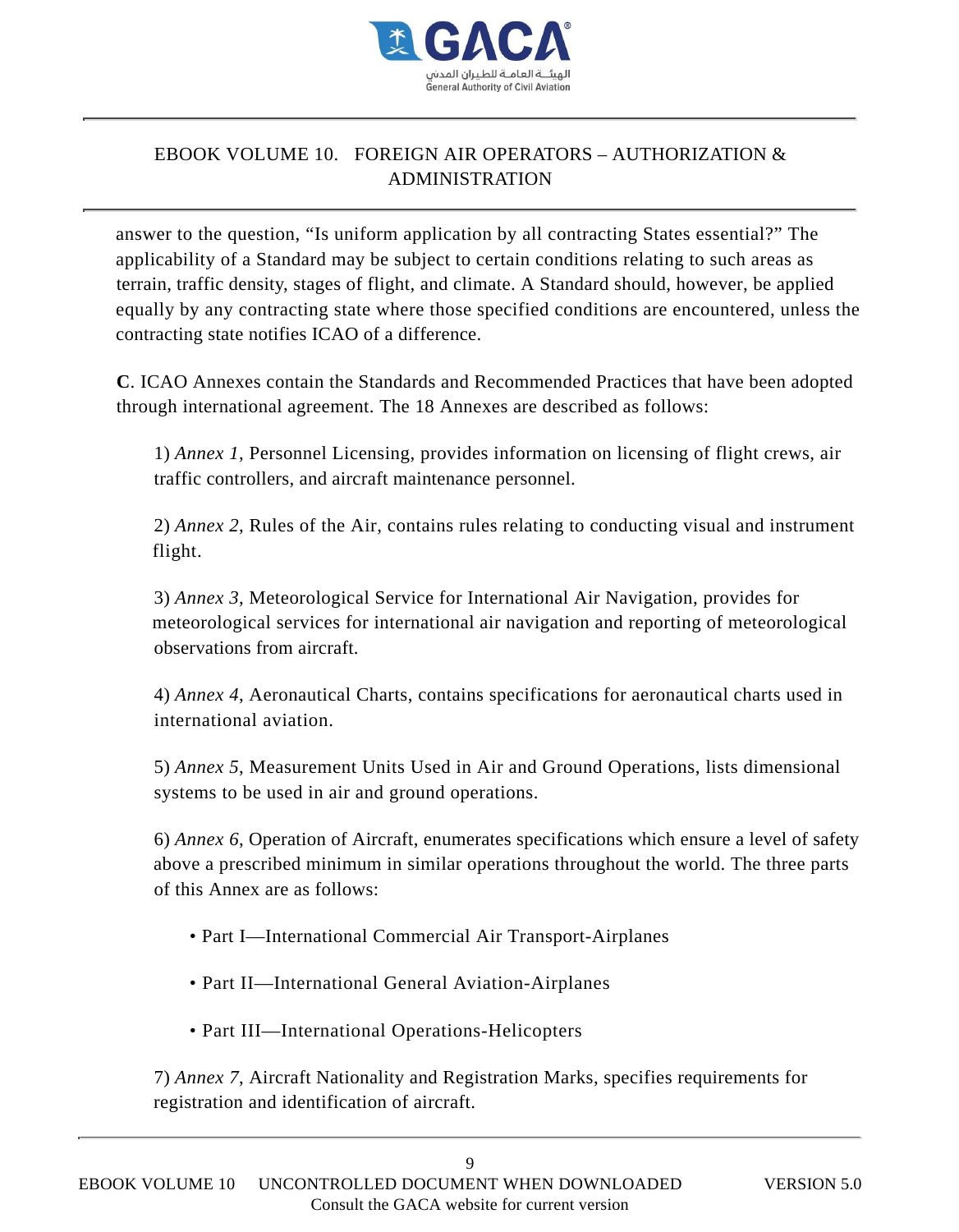

8) *Annex 8*, Airworthiness of Aircraft, specifies uniform procedures for certification and inspection of aircraft.

9) *Annex 9*, Facilitation, provides for simplification of border-crossing formalities.

10) *Annex 10*, Aeronautical Telecommunications, Volume 1, provides for standardization of communications equipment and systems, and Volume 2 standardizes communications procedures.

11) *Annex 11*, Air Traffic Services, includes information on establishing and operating air traffic control, flight information, and alerting services.

12) *Annex 12*, Search and Rescue, provides information on organization and operation of facilities and services necessary for search and rescue.

13) *Annex 13*, Aircraft Accident Investigation, provides for uniformity in notification, investigation, and reporting on aircraft accidents.

14) *Annex 14*, Aerodromes, contains specifications for the design and equipment of aerodromes.

15) *Annex 15*, Aeronautical Information Services, includes methods for collecting and disseminating aeronautical information required for flight operations.

16) *Annex 16*, Environmental Protection, contains specifications for aircraft noise certification, noise monitoring, and noise exposure units for land-use planning (volume 1) and aircraft engine emissions (volume 2).

17) *Annex 17*, Security-Safeguarding International Civil Aviation Against Acts of Unlawful Interference, specifies methods for safeguarding international civil aviation against unlawful acts of interference.

18) *Annex 18*, The Safe Transport of Dangerous Goods by Air, contains specifications for labeling, packing, and shipping dangerous cargo.

19) *Annex 19*, Safety Management.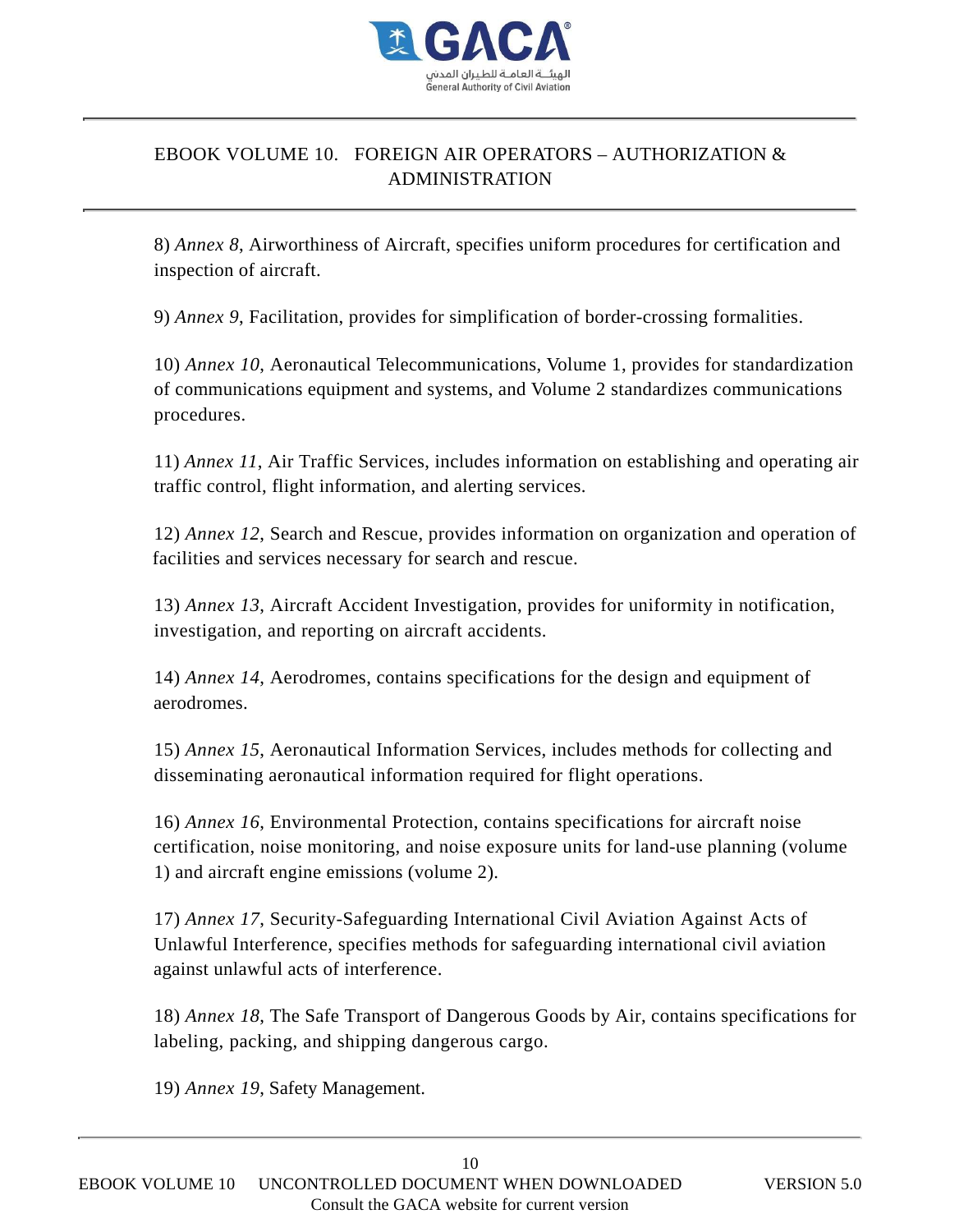

#### **10.1.2.11. ICAO STANDARDS VERSUS ICAO RECOMMENDED PRACTICES**.

**A**. As stated in paragraph 10.1.2.9 above, ICAO Annexes contain "Standards" and "Recommended Practices." However, within the context of ICAO Annex's 6, 8 & 18, and consistent with Kingdom of Saudi Arabia (KSA) international obligations found in Article 33 of the Chicago convention, only "Standards" can be enforced pursuant to General Authority of Civil Aviation Regulation (GACAR) § 129.3(d). The Annex makes it clear that "Recommended Practices" are desirable objectives to which States should endeavor (but are not required) to conform, while "Standards" are necessary and considered mandatory or required in the interest of safety. Standards are recognized as "necessary" for the safety of international air navigation to which States must conform.

**B**. International law also makes it clear that the KSA may only require foreign operators to meet the ICAO "Standards," not the "Recommended Practices" of ICAO.

**C**. Inspector having surveillance responsibilities for GACAR Part 129 operators should ensure compliance with ICAO Standards rather than with the Recommended Practices. The Recommended Practices are identified within each ICAO Annex.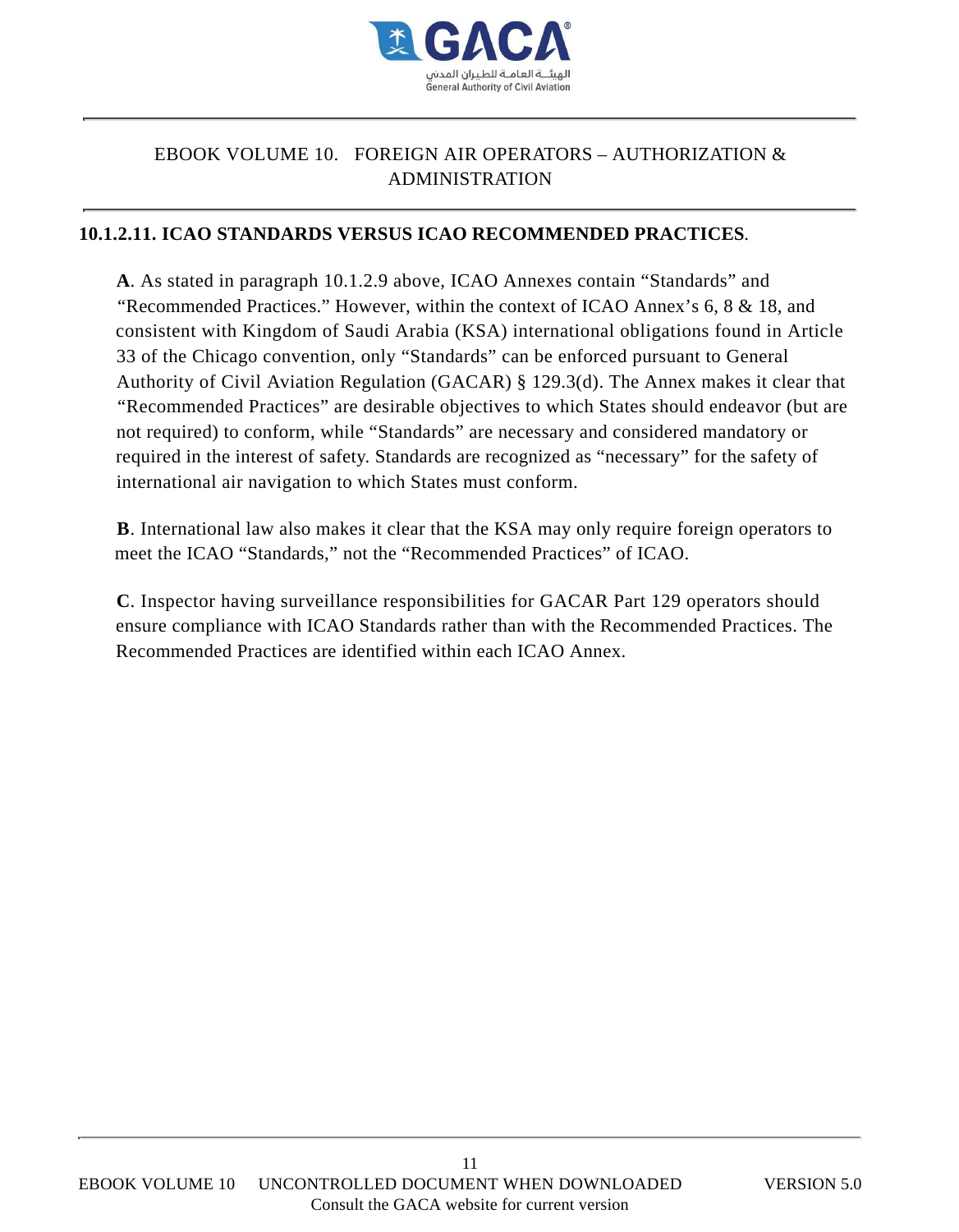

# **VOLUME 10. FOREIGN AIR OPERATORS – AUTHORIZATION & ADMINISTRATION**

# **CHAPTER 1. ICAO INFORMATION**

#### **Section 3. ICAO Regional Plans and Aeronautical Information Publications**

#### **10.1.3.1. REGIONAL PLANNING**.

**A**. Although the International Civil Aviation Organization (ICAO) is basically involved with civil aviation on a worldwide scale, there are many subjects it considers on a regional basis. Regional air navigation meetings are held periodically to consider the requirements of air operations in specified areas. Facilities and services and the formulation of supplementary procedures necessary to support increases in traffic density, new air routes, and the introduction of new types of aircraft are considered.

**B**. These meetings result in the identification of the numerous facilities and services to be provided by States in the nine regions of ICAO. After review of the meeting recommendations by the Air Navigation Commission and approval by the Council, they are presented in Air Navigation Plan publications covering the nine regions.

**10.1.3.3. AIR NAVIGATION PLANS**. Air Navigation Plans provide details of facilities, services, and procedures required for international air navigation within specified areas. Each Air Navigation Plan also contains recommendations for the provision of air navigation facilities and services within a specific area. Affected governments can be assured that if the recommended facilities and services are furnished in accordance with the plan, they will form, with those furnished by other states, an integrated air navigation system adequate for the foreseeable future. The plans are amended periodically to reflect changes in requirements and in the status of the implementation of the facilities and services.

**10.1.3.5. AERONAUTICAL INFORMATION PUBLICATIONS (AIP)**. Each state is responsible for developing an AIP which is intended to satisfy international requirements for the exchange of aeronautical information essential to air navigation. Each AIP contains information on air traffic, aerodromes, navigational aids (NAVAIDs), special use airspace, meteorological services, and other data vital to flight crews coming into or flying through the airspace of a particular state. Each AIP should provide information which is adequate, accurate, and timely, and when practical,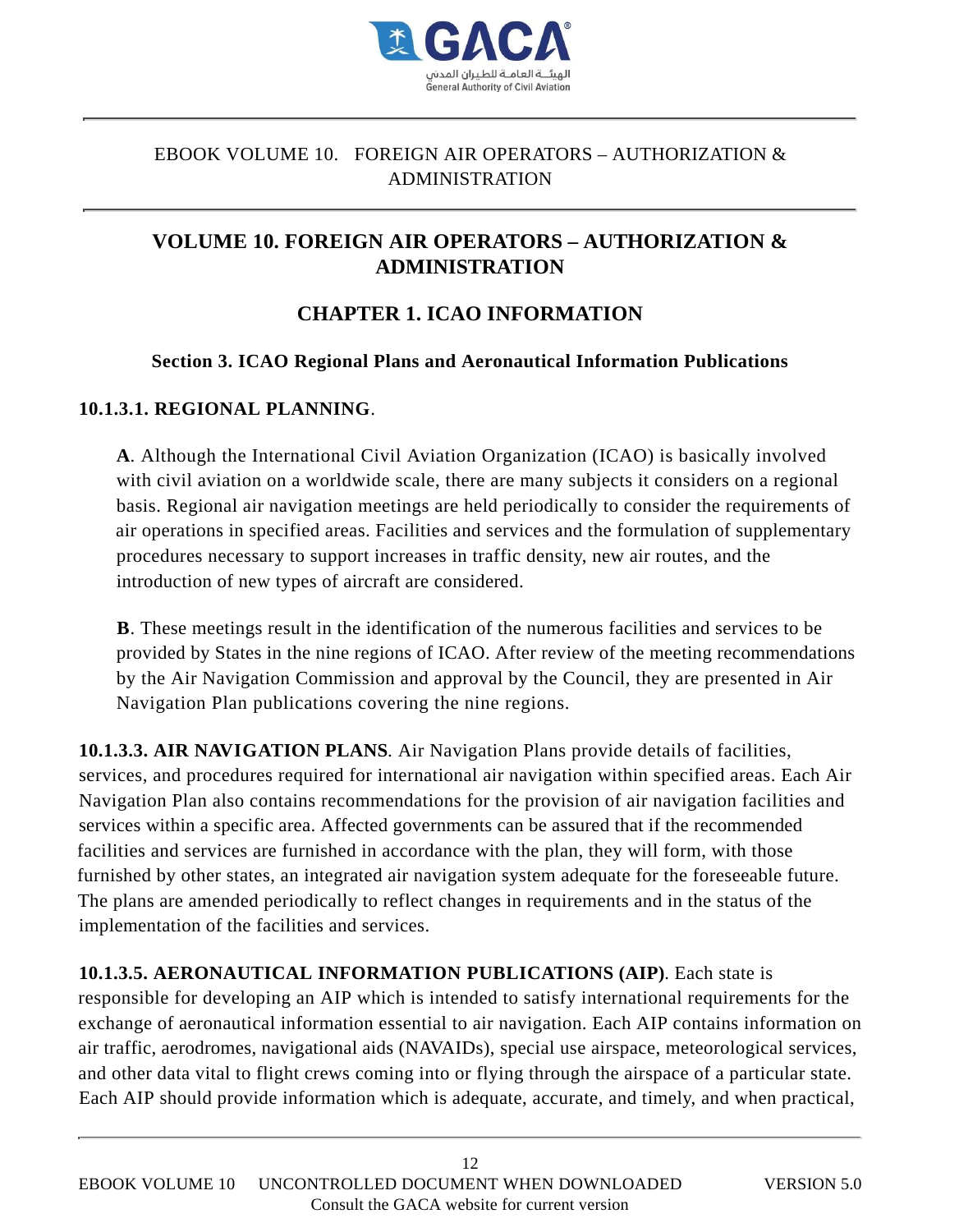

designed for use in flight. AIPs contain lists of significant differences between the national regulations and practices of the state, and the standards, recommended practices, and procedures of ICAO. Notices to Airmen (NOTAMs) are issued when information is temporary or cannot be made available quickly enough by an AIP amendment.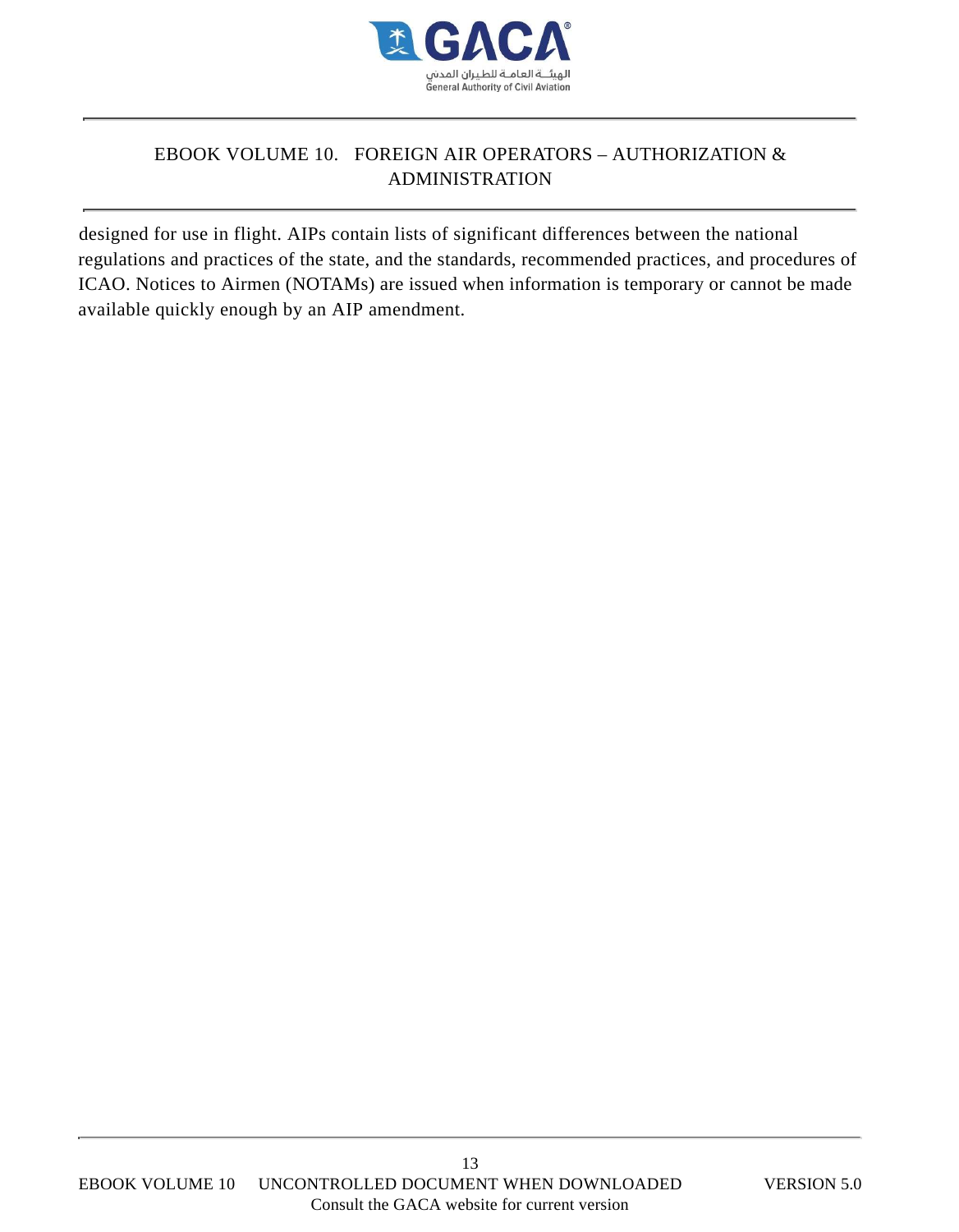

## **VOLUME 10. FOREIGN AIR OPERATORS - AUTHORIZATION & ADMINISTRATION**

## **CHAPTER 2. FOREIGN AIR CARRIERS OPERATING TO/FROM THE KSA**

#### **Section 1. Part 129 Authorization Process**

**10.2.1.1. BACKGROUND AND GACA AUTHORITY**. In accordance with Article 12 to the International Civil Aviation Organization (ICAO) Convention, the General Authority of Civil Aviation (GACA) must insure that every aircraft flying over or maneuvering within its territory complies with the rules and regulations relating to the flight and maneuvering of aircraft. Article 33 to the ICAO Convention provides that certificates of airworthiness and certificates of competency and licenses issued, by the State in which an aircraft is registered, shall be recognized by the state (GACA), provided that the requirements under which such certificates or licenses were issued are equal to or above the minimum standards which may be established by ICAO. GACA is entitled, by Article 16 to the ICAO Convention to search aircraft from other States on landing and departure and to inspect the certificates and other documents prescribed by the Convention and its Annexes, provided there is no unreasonable delay to the operation. Operators must have already shown compliance with ICAO Standards by the original certificate issued by the Contracting State, to include:

- Aircraft airworthiness complies with ICAO Annex 8
- Operation of aircraft complies with ICAO Annex 6
- Flight crew have been licensed in accordance with ICAO Annex 1
- Transportation of dangerous goods by air in accordance with ICAO Annex 18
- Environment protection of aircraft in accordance with ICAO Annex 16
- Safety Management in accordance with ICAO Annex 19

**10.2.1.3. REGULATORY AND ECONOMIC AUTHORITY**. General Authority of Civil Aviation Regulation (GACAR) Part 129 contains the basic authority and minimum safety standards a foreign air carrier authorized to conduct operations to, from, and within the Kingdom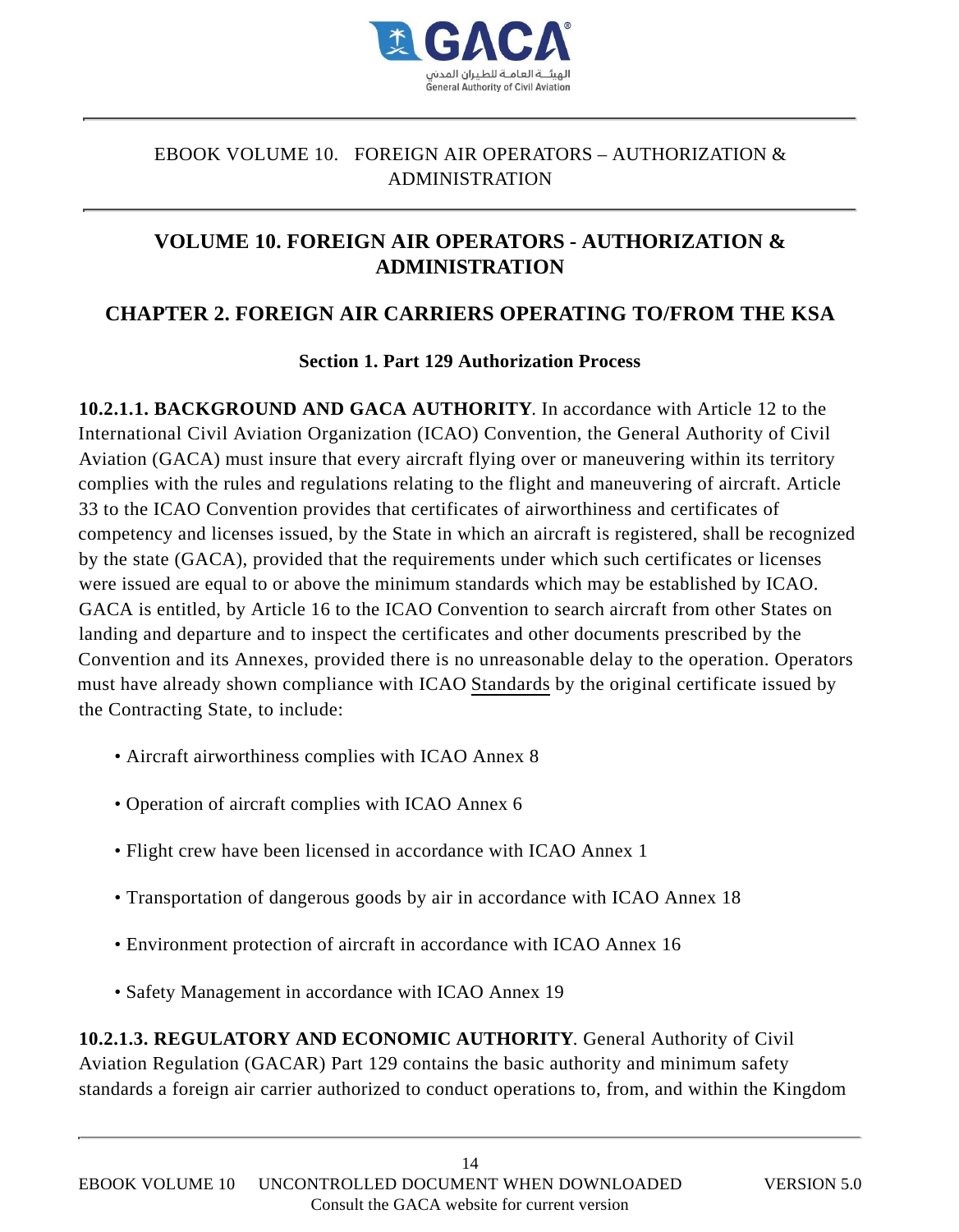

of Saudi Arabia (KSA) must adhere. In addition, before any foreign air carrier or foreign operator may conduct any passenger or cargo operations to and from the KSA, it must obtain the applicable economic authority.

**10.2.1.5. REQUIRMENTS FOR FOREIGN AIR CARRIERS**. The foreign air carrier must comply with GACAR Part 91 and Part 129 including any conditions and limitations prescribed in the GACAR Part 129 authorizing document, the KSA Aeronautical Information Publication (AIP) and any other applicable regulations, laws, and orders of the KSA. At all times the foreign air carrier must have appropriate economic authority issued by the GACA. In addition, the foreign air carrier must comply with the following:

**A. Approved Aircraft**. The foreign air carrier must conduct its operations to, from, and within, the KSA using only the aircraft listed in the GACA authorizing document and is limited to the types of operation, special authorizations, aerodromes used and routes flown as specified by the GACA.

**B. Leasing of Aircraft**. Prior to conducting operations involving a lease of aircraft *with crew*, each foreign air carrier must provide the GACA with a copy of the lease to be executed.

**NOTE**: Foreign air carriers may lease aircraft *without crew* provided that is authorized in the Air Operator Certificate (AOC) issued by the State of Operator.

1) The GACA may refuse to authorize any lease agreement of aircraft *with crew* not deemed to be in the public interest.

2) For leasing of aircraft *with crew*, the lessee must ensure the lessor is an operator holding an authorization issued under GACAR Part 129 or an Air Operator Certificate (AOC) issued under GACAR Part 119.

3) Upon authorization of a lease of aircraft *with crew*, the President issues amendments to the authorizing documents of each party to the agreement, as needed. The lessee must provide the following information to be incorporated into its authorizing documents, as needed:

a) The names of the parties to the agreement and the duration thereof.

b) The nationality, registration markings, and serial numbers of each aircraft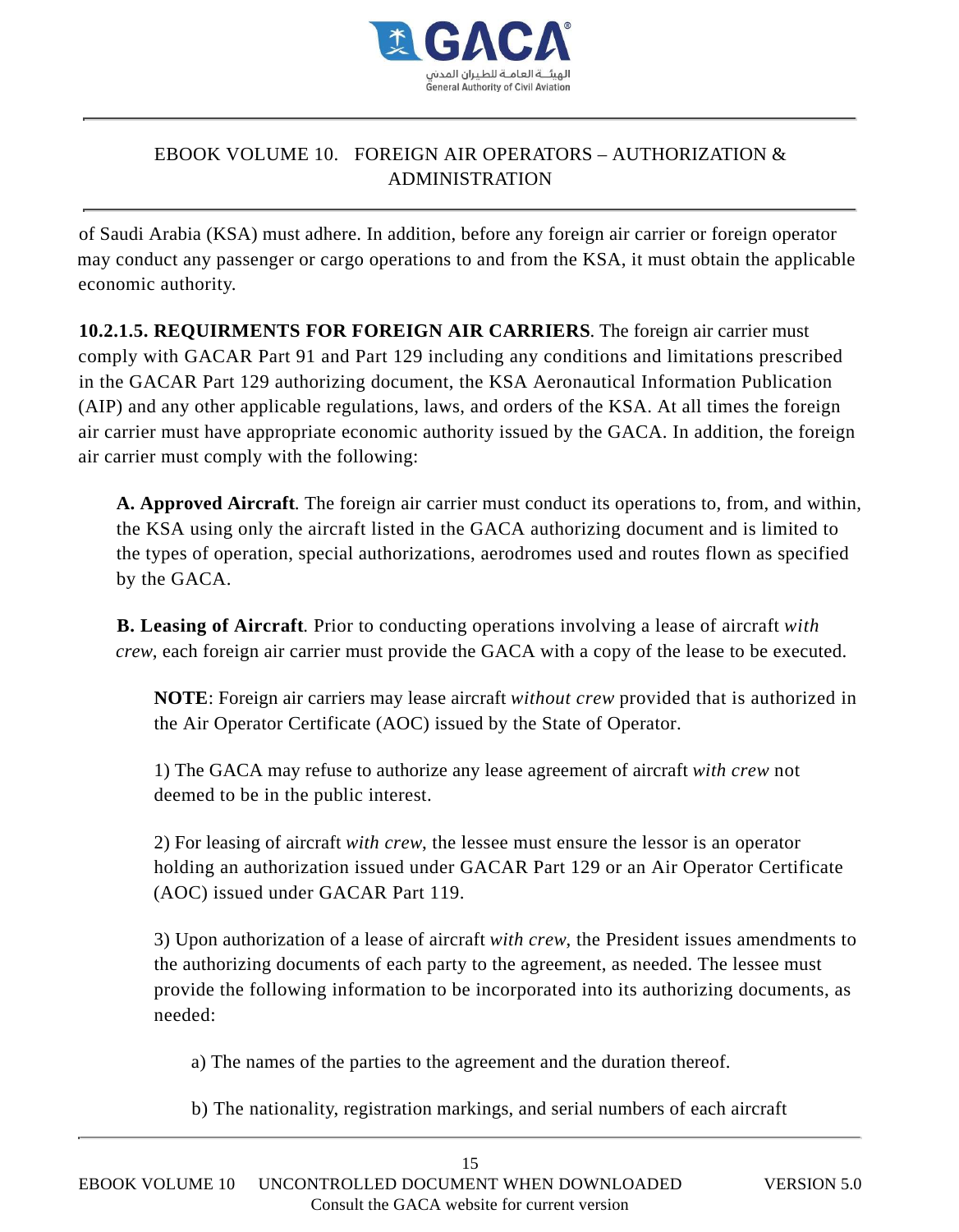

involved in the agreement.

4) For leasing of aircraft *with crew*, the lessee must provide the GACA:

a) A statement specifying the lessee has operational control of all operational functions and the times, aerodromes, or areas under which such operational control will be exercised.

b) A statement of acknowledgment and consent to the lease by civil aviation authority of the State of the lessor and the State of the lessee, if different from that of the lessor.

#### **C. Flight Crew Members**.

1) Each person acting as a flight crew member must hold a certificate or license that shows the person's ability to perform duties in connection with the operation of the aircraft. One of the following entities must have issued or rendered valid the certificate or license, in accordance with the Standards contained in Annex 1 (Personnel Licensing) to the Convention on International Civil Aviation:

- The State in which the aircraft is registered or
- The State of the Operator, provided that the State of the Operator and the State of Registry have entered into an agreement under Article 83 bis of the Convention on International Civil Aviation that covers the aircraft

2) Each pilot must be familiar with the applicable rules, the navigational and communications facilities, and the air traffic control and other procedures, of the areas he will traverse within the KSA.

3) Each foreign air carrier must:

• Establish procedures to assure that each of its pilots has the knowledge required by this subparagraph and must check the ability of each of its pilots to operate safely according to applicable rules and procedures.

• Conform to the practices, procedures, and other requirements prescribed by the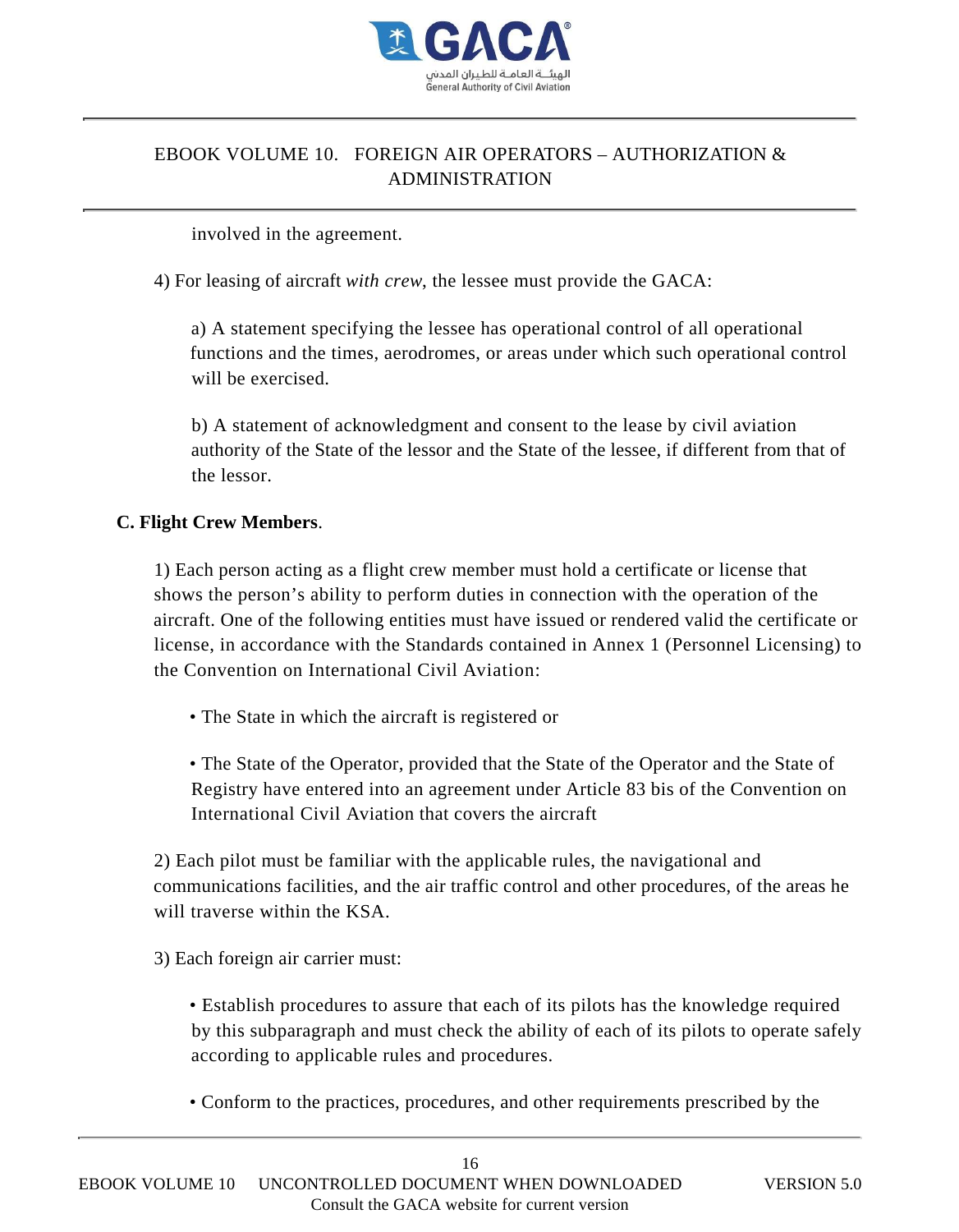

GACA for Saudi Arabian air operators for the areas to be operated in

**10.2.1.7. AUTHORIZATIONS AND PROHIBITIONS**. Per GACAR § 129.3, the following apply:

• The GACA will issue authorizing documents to a person authorized to conduct operations as a foreign air carrier

• Each foreign air carrier's authorizing documents will contain the authorizations, limitations, and certain procedures under which each kind of operation is to be conducted

• No person may operate without, or in violation of, appropriate authorizing documents

• Each foreign air carrier must operate in accordance with the applicable Standards contained in Annex 6 (Operation of Aircraft), and Annex 8 (Airworthiness of Aircraft), Annex 18 (Transportation of Dangerous Goods by Air) and Annex 19 (Safety Management) to the Convention on International Civil Aviation

- Foreign air carriers conducting operations must comply with the applicable economic authority requirements as established by the GACA
- Foreign air carriers must comply with the applicable security requirements as established by the GACA
- No person may operate or list on its authorizing documents any aircraft listed on operations specifications issued under GACAR Part 119, Subpart D

**10.2.1.9. CONTENT OF AUTHORIZING DOCUMENTS**. Each foreign air carrier authorized to conduct operations under GACAR Part 129 must obtain a Foreign Operator Authorization (i.e. authorizing document) containing the following:

• The specific location and mailing address of the foreign air carrier's principal place of business in the State of the Operator and, if different, the address that will serve as the primary point of contact for correspondence between the GACA and the foreign air carrier

• The certificate number and validity of the foreign air carrier's or AOC issued by the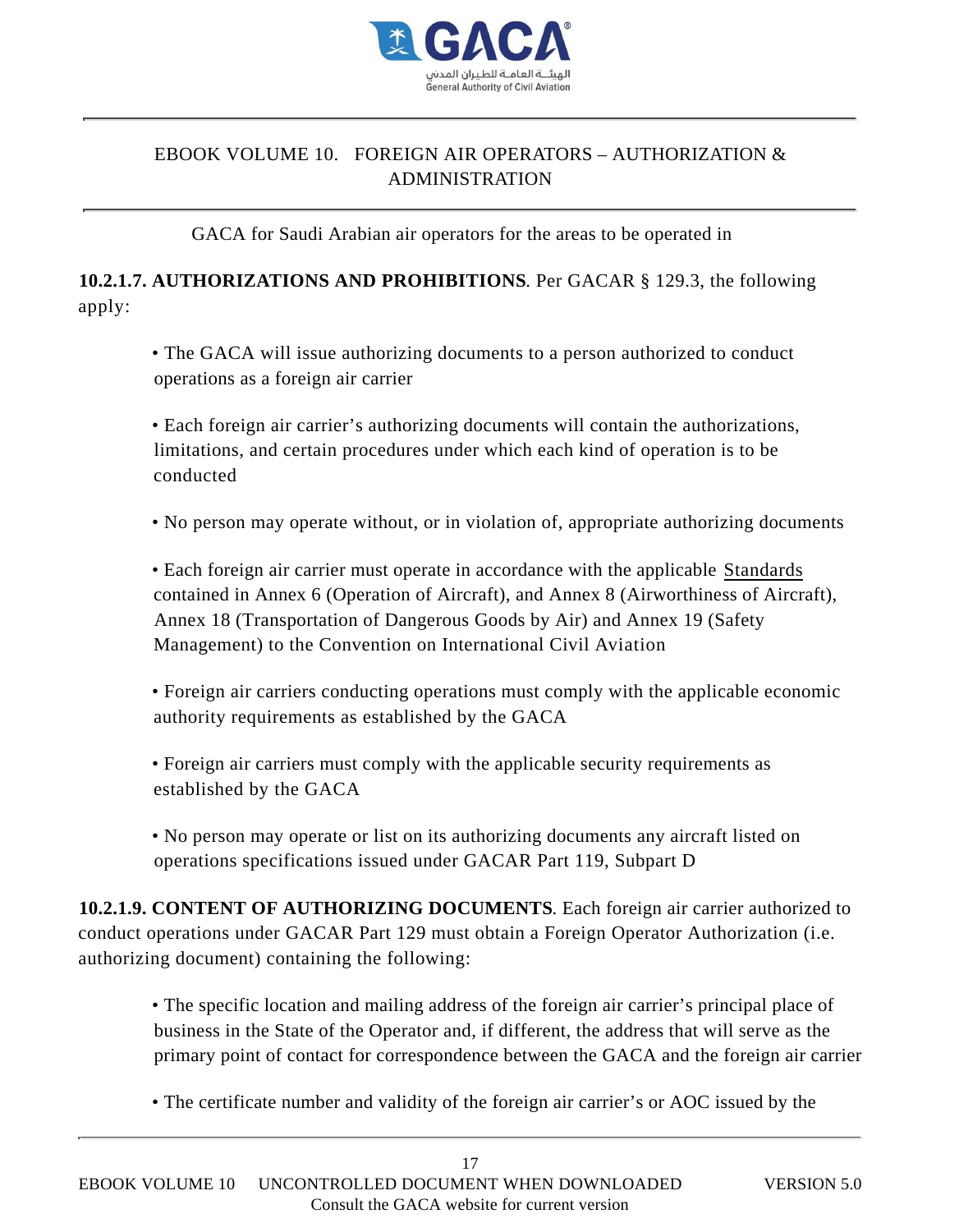

State of the Operator

• The designation of an agent within the KSA, including the agent's full name and office address or usual place of residence

- Aerodromes in the KSA to be used
- Any other item the GACA determines is necessary

**NOTE**: Each Foreign Operator Authorization also includes a GACAR Part 129 Operator Limitations listing which identifies all limitations associated with the authorized operations.

**NOTE**: Additional guidance on the development process for the foreign air carrier authorizing document may be found in Volume 15, Chapter 15 of this handbook.

### **10.2.1.11. FOREIGN AIR CARRIER AUTHORIZATION PROCESS**.

**A**. A foreign air carrier applying for an authority to operate under GACAR Part 129 must submit an application:

1) In a form and manner prescribed by the GACA.

2) Containing any information the GACA requires the applicant to submit.

**B**. Each applicant must submit its application for authorization to the GACA at least 30 working days before beginning operations to or from the KSA.

**C**. GACA will review the submitted documentation in order to verify that the applicant complies with all applicable requirements prescribed in GACAR Part 129. The scope and depth of the review will be established by GACA management using risk-based principles. Greater review scrutiny will be given to applicants with previously known safety concerns or who hold an AOC issued by a State who has been determined to warrant enhanced oversight.

When evaluating an application by an operator from to operate within the KSA, the GACA will examine both the safety oversight capabilities and record of the State of the Operator and,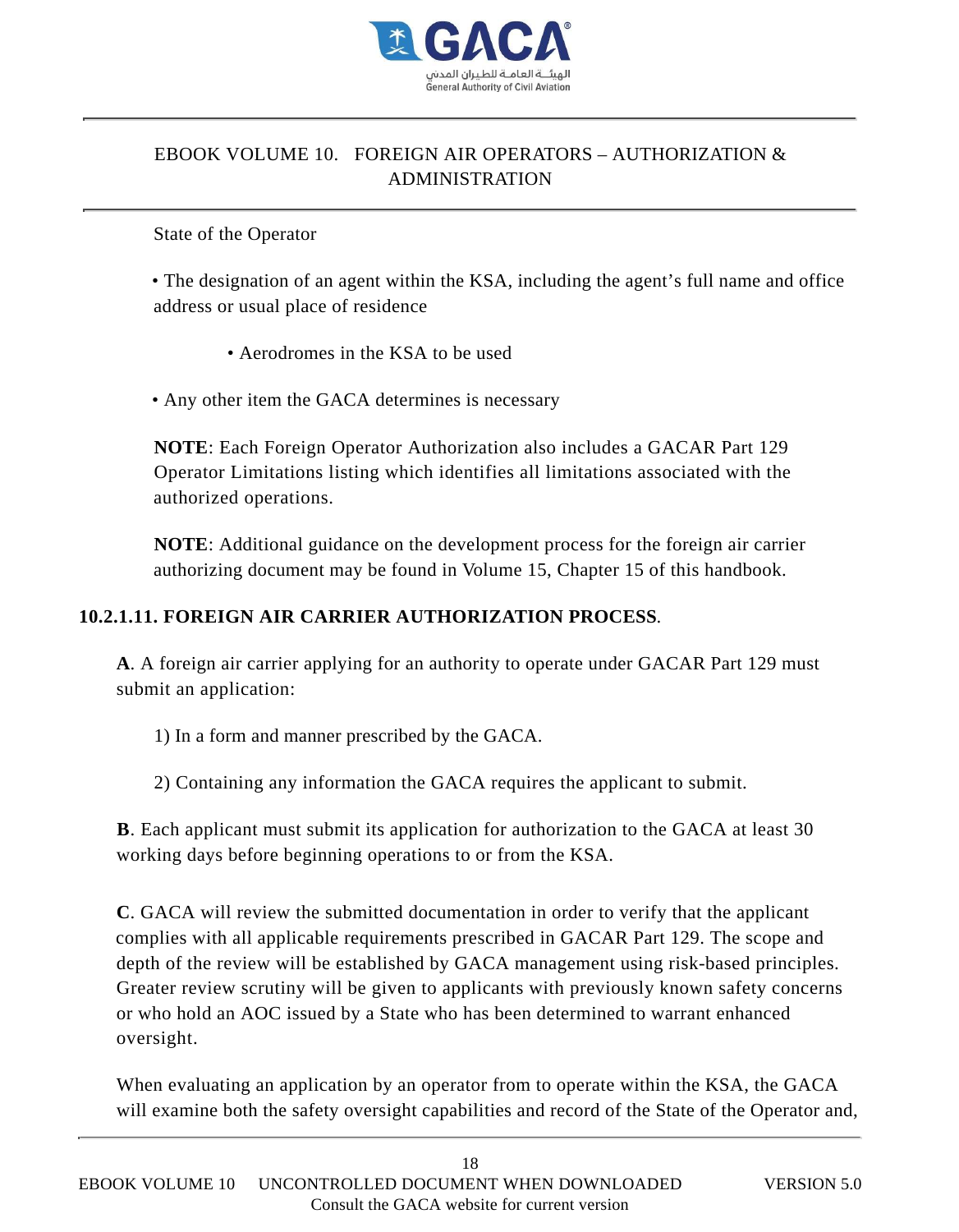

if different, the State of Registry, as well as the operational procedures and practices of the operator. This is necessary in order for the GACA to have confidence in the validity of the certificates and licenses associated with the operator, its personnel and aircraft, in the operational capabilities of the operator and in the level of certification and oversight applied to the activities of the operator by the State of the Operator. Inspectors can obtain information on the safety oversight capabilities, and the level of compliance with ICAO Standards, of another State by accessing information from the ICAO Universal Safety Oversight Audit Programme (USOAP). This information is available on the ICAO website http://www.icao.int and accessible through the Flight Safety Information Exchange (FSIX) – Safety Oversight Information – Audit Reports (1999-2004) or Audit Reports (Comprehensive Systems Approach). Further information is available by accessing audit summary reports from the USOAP audits available to States on the ICAONet http://www.icao.int/icaonet/. Full information on USOAP audit results, available only to States, can be found on the ICAO Safety Oversight Audit (SOA) Secure Site which is accessible, subject to an appropriate password, through the FSIX home page. The SOA Secure Site has been developed to provide all Contracting States with the ability to access safety critical information collected from Contracting States that completed the State Aviation Activity Questionnaire (SAAQ) and compliance checklists in preparation for the USOAP audit and from the safety oversight USOAP audits conducted under the comprehensive systems approach. This secure site contains final safety oversight audit reports including the audit findings, recommendations, State's action plan and comments, as well as the comments of the Safety Oversight Audit Section on a State's action plan in addition to all relevant information derived from the Audit Findings and Differences Database (AFDD). Inspectors can also obtain information on an operator from another State by application to the State of the Operator, for reports of any inspections that may have been conducted, and from the international register of air operator certificates to be established by ICAO. Inspectors can also request access to reports of audits of the operator in question, conducted by independent aviation audit organizations and / or by other air operators, such as code-sharing partners. Such non-regulatory audits should be used in conjunction with other information such as a report from the ICAO Universal Safety Oversight Audit Programme (USOAP) or other inspection results to evaluate the application.

Other considerations that will influence the authorization process will be whether the foreign air carrier is currently on the European Union's (EU) banned list and/or subject to a Category 2 assessment under the FAA's International Aviation Safety Assessment (IASA) program. If either, or both, of these situations apply, the GACA shall implement an enhanced review and evaluation process prior to authorizing operations under GACAR Part 129. The GACA may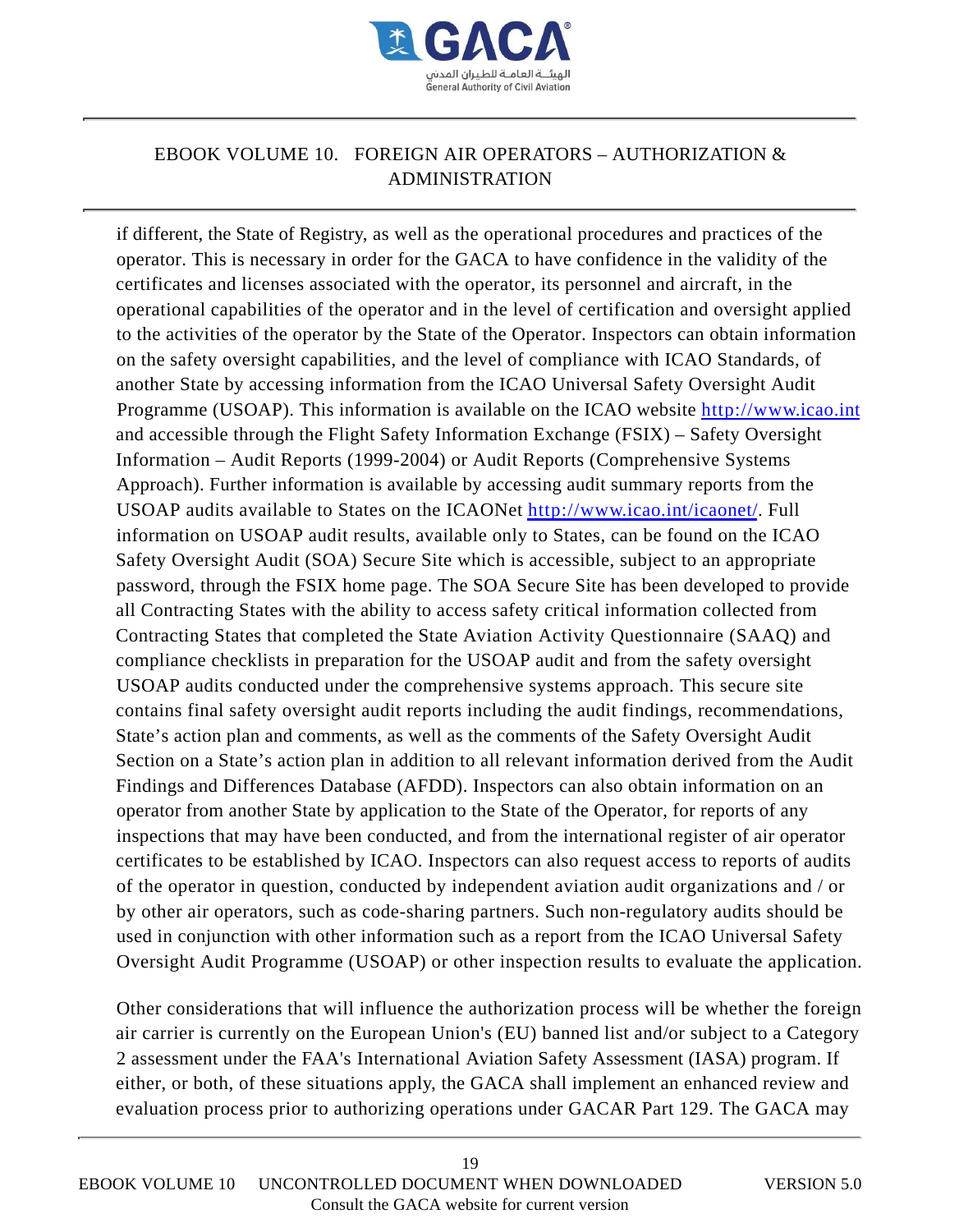

require a full assessment of the safety standards of the State of the operator or State of registry, which may include a formal audit of the lessor.

An authorization will normally be granted in the absence of any significant negative findings / major deficiencies. In the case of any significant negative findings / major deficiencies, the document review should be followed by discussions with the State of the Operator seeking resolution of such deficiencies prior to granting an authorization. In case of significant negative findings / major deficiencies, Inspectors shall consult with GACA senior management to determine the best course of action moving forward.

**D**. The President may issue a Foreign Operator Authorization to an applicant, if the GACA finds the applicant:

1) Meets the applicable requirements of GACAR Part 129.

2) Is properly and adequately equipped to conduct the operations described in the authorizing documents.

3) Holds a valid AOC issued by an ICAO Contracting State.

**E**. Within 30 working days after a foreign air carrier terminates operations under GACAR Part 129, the foreign air carrier must surrender its authorizing documents to the GACA.

## **10.2.1.13. AMENDING, SUSPENDING, OR TERMINATING AUTHORIZING DOCUMENTS**.

**A**. Authorizing documents issued under GACAR Part 129 are effective until:

- The foreign air carrier surrenders them to the GACA
- The President suspends or terminates them
- The President amends the authorizing documents as provided in GACAR § 129.13

**B**. Except as provided in subparagraphs D and E below, when the GACA initiates an action affecting a foreign air carrier's authorizing documents, the following procedure applies: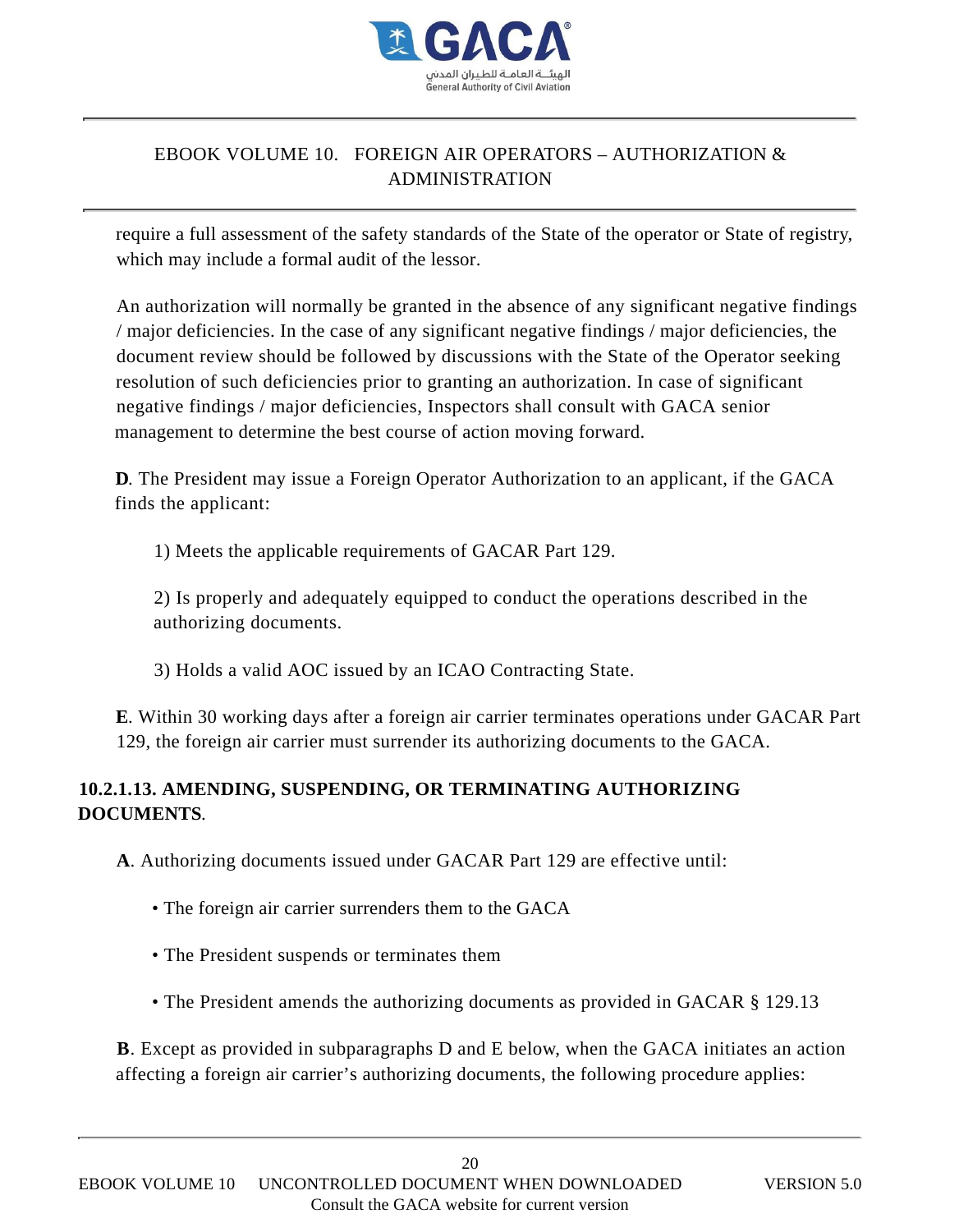

1) The GACA notifies the foreign air carrier in writing of the proposed action.

2) The GACA sets a reasonable period (but not less than working 7 working days) within which the foreign air carrier may submit written information, views, and arguments.

3) After considering all material presented, the GACA notifies the foreign air carrier of its decision.

4) The President's decision becomes effective not less than 30 working days after the foreign air carrier receives notice of it unless:

a) The President finds under subparagraph E below that there is an emergency requiring immediate action with respect to safety in air commerce, *or*

b) The foreign air carrier petitions for reconsideration under GACAR Part 13.

**C**. When the foreign air carrier or foreign person applies for an amendment to its authorizing documents, the following procedure applies:

1) The foreign air carrier must file an application to amend its authorizing documents, in a form and manner prescribed by the GACA, at least working 15 working days before the date proposed by the applicant for the amendment to become effective in all other cases.

2) After considering all material presented, the GACA notifies the foreign air carrier of its decision.

3) If the President approves the amendment, following coordination with the foreign air carrier regarding its implementation, the amendment is effective as specified by the GACA.

**D**. The foreign air carrier may petition for reconsideration of any action or denial of action under subparagraphs B and C above, using the procedures prescribed in GACAR Part 13.

**E**. If the GACA finds that an emergency exists requiring immediate action with respect to aviation safety that makes the procedures set out in this paragraph impracticable or contrary to the public interest: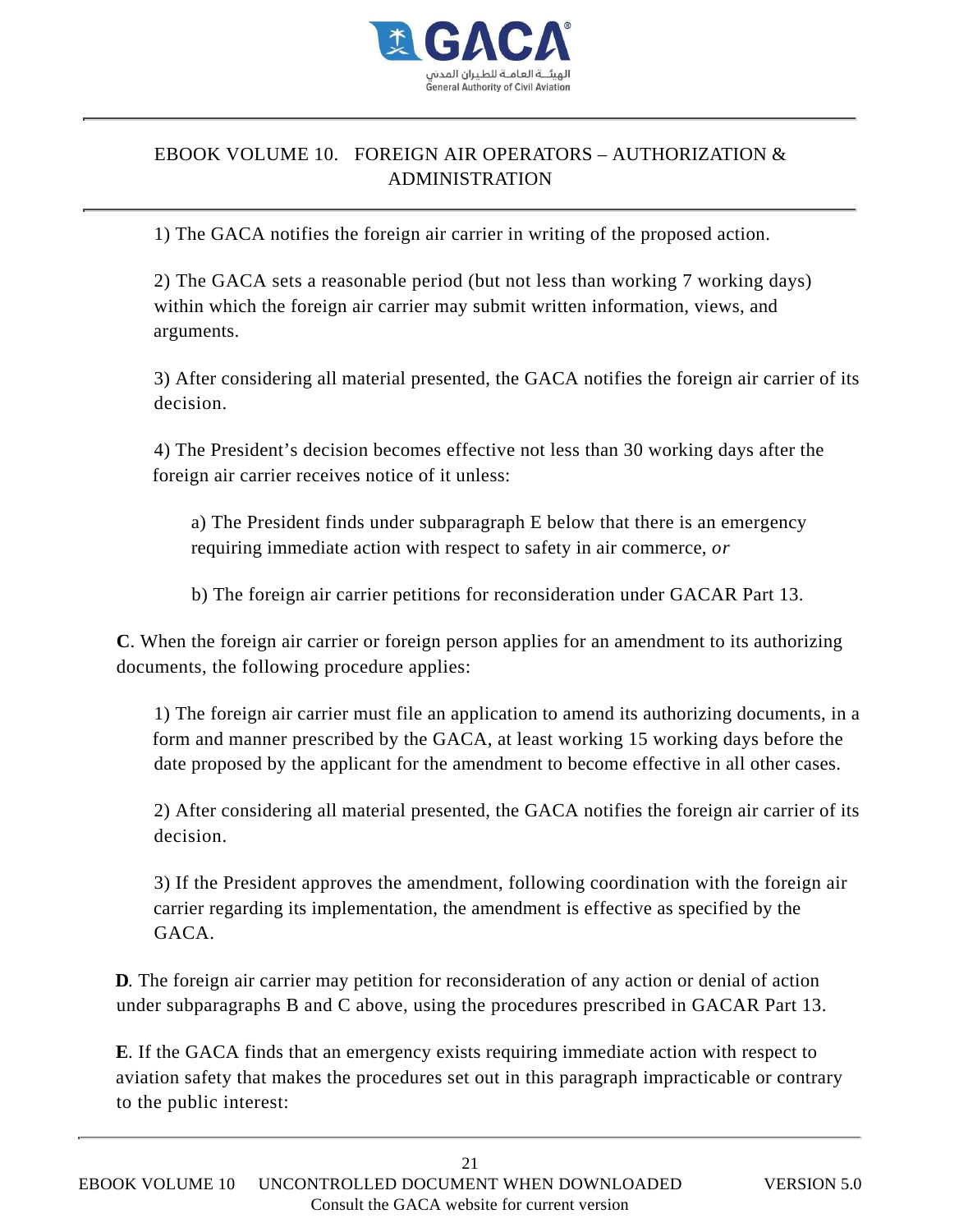

1) The President amends, suspends, or terminates the authorizing documents and makes the amendment, suspension, or termination effective on the working day the foreign air carrier receives notice of it.

2) In the notice to the foreign air carrier, the GACA articulates the reasons for its finding that an emergency exists requiring immediate action with respect to aviation safety or that makes it impracticable or contrary to the public interest to stay the effectiveness of the amendment, suspension, or termination.